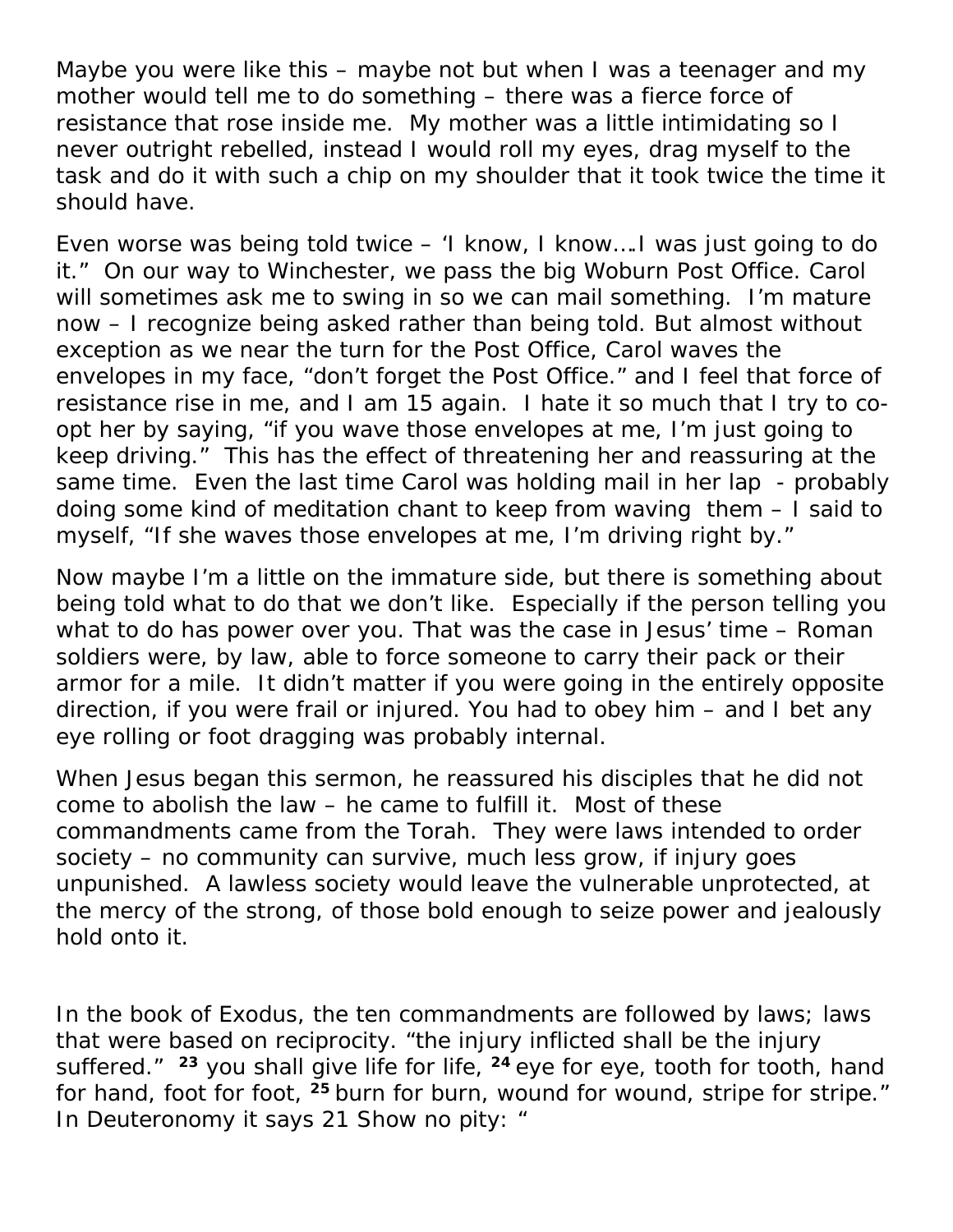The theory was that such a balance of injury would wipe out the original offense. But in reality it increased the injury rather than lessening it. It was the law and as such, injuries were swapped, armor was carried and clothing given as payment of a lawsuit. It was how society was ordered. You get what you deserve, you get what you have inflicted. Instead of one wounded person we have two. Instead of one heart boiling with righteousness, we have two. An eye for an eye does help to order society. The fear of losing an eye is a mighty powerful deterrent. It was an ordered society, but it wasn't love behind the restraint. It was fear.

Jesus fulfills the law by asking us to act out of love, not fear. To love even our enemies - to not return hurt for hurt. What Jesus asks is simple - it is not wrapped up in dogma and descriptions of who to love and who not to. It is simple and straightforward. But it isn't easy. I try to live this way - to not hold back, to not hold on. But I find if I've given twice what was asked, I secretly expect to be thanked, recognized. If no 'thank you' is forthcoming, I may not snarl, but I walk away with a little resentment. Just the expectation of reward, sets me up to be facing away from love.

But as long as I'm 'trying' to do this; to do this, I am bound to fail. What Jesus is asking of us, is not to do something. He is asking us to be something, to be someone; to be Christians. This kind of love is possible because Jesus turned the world upside down. He was dead. He was resurrected. He overcame death so that we might be able to overcome our sharp tongues and hard hearts. He is not telling us what to do, that was the way of the law. He is fulfilling the law; enabling us to fulfill it. On our own, we are just people trying to be "good" or nice. With Jesus, we are part of something.

I've told this story before but, well, I'm telling it again. A long while ago I had been having a very contentious relationship with a colleague. We had a particularly upsetting and frustrating meeting. As usual, we closed in prayer – and I found I couldn't stop the tape of resentment in my head - so I asked Jesus to come into the room – as a way to deal with my feelings. What happened next changed everything. In my mind's eye, I saw Jesus come into the room, but he didn't stand beside me or behind me, as I expected. He stood behind the chair of my troublesome colleague. Instantly my feelings melted as I realized that we were both beloved of God that just as I felt misused and abused – so too may my colleague have felt.